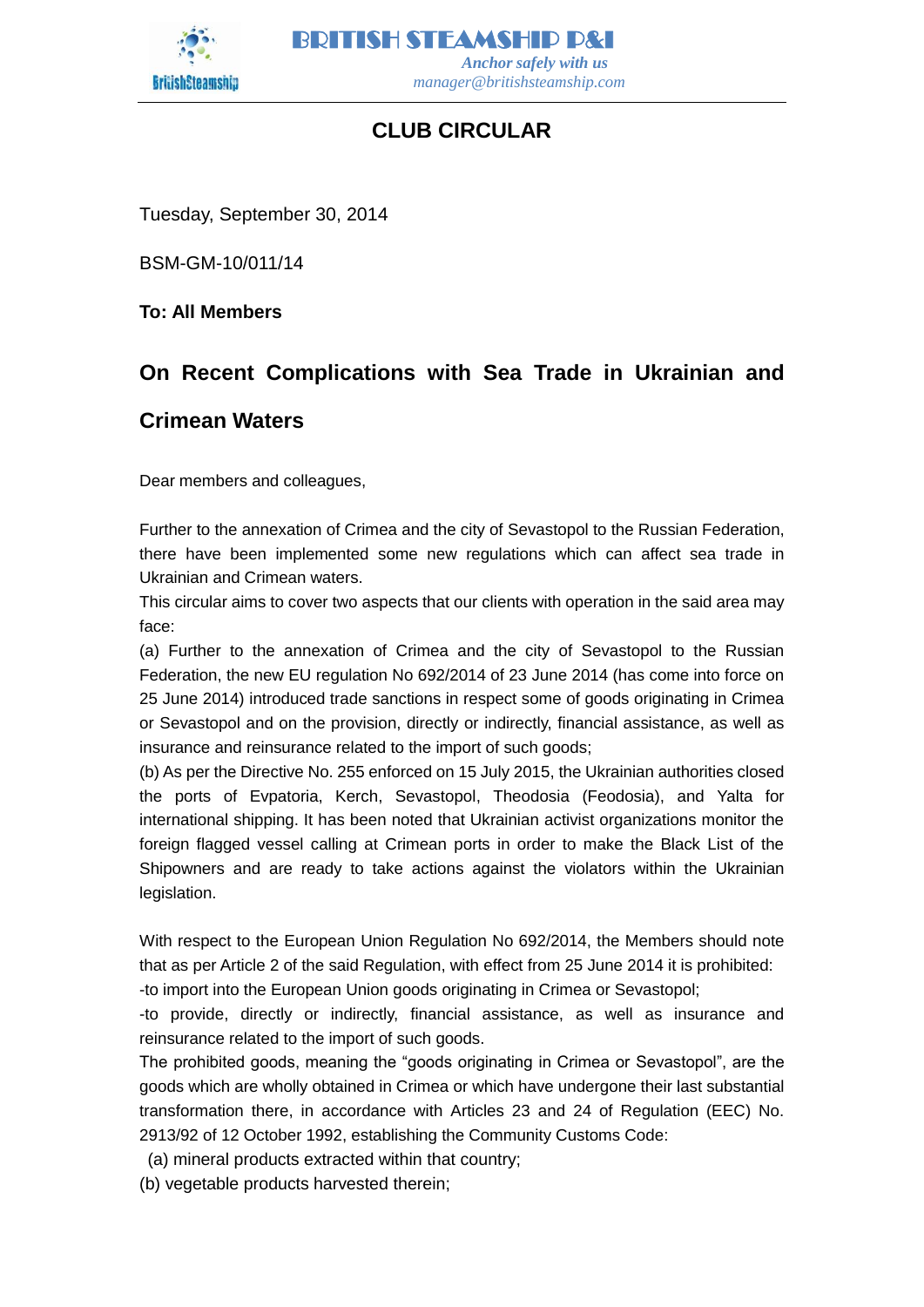

(c) live animals born and raised therein;

(d) products derived from live animals raised therein;

(e) products of hunting or fishing carried on therein;

(f) products of sea-fishing and other products taken from the sea outside a country's territorial sea by vessels registered or recorded in the country concerned and flying the flag of that country;

(g) goods obtained or produced on board factory ships from - the products referred to in subparagraph (f) originating in that country, provided that such factory ships are registered or recorded in that country and fly its flag;

(h) products taken from the seabed or subsoil beneath the seabed outside the territorial sea provided that goods originating in Crimea or Sevastopol which have been made available to the Ukrainian authorities or examination, for which compliance with the conditions conferring entitlement to preferential origin has been verified and for which a certificate of origin has been issued in accordance with Regulation (EU) No 978/2012 and Regulation (EU) No 374/2014 or in accordance with the EU-Ukraine Association Agreement.

(i) waste and scrap products derived from manufacturing operations and used articles, if they were collected therein and are fit only for the recovery of raw materials;

(j) goods which are produced therein exclusively from goods referred to in subparagraphs (a) to (i) or from their derivatives, at any stage of production.

For the further information on the above matter, the scope of application and the exclusions therefrom, please refer to the text of EU regulation No 692/2014 attached to this circular for your convenience.

**The Managers would like to encourage all Members who can be subject to the scope of application of the above-mentioned Regulation to seek advice before fixing contracts for voyages from Crimea and Sevastopol. It should be noted by the Members that as per Section 31 of the Rules of the Association, there shall be no indemnity against any liabilities, costs or expenses where the provision of cover, the payment of any claim or the provision of any benefit in respect of those liabilities, costs or expenses may expose the Association to any sanction, prohibition, restriction or adverse action by any competent authority or government.**

Though there's no official ban to call at Ukrainian ports after leaving a Crimean port, there are various obstacles which can be encountered by the foreign-flagged vessels, including their masters and crew members, if the special procedure of entering/departing these territories is not fulfilled. In brief, foreigners and persons without citizenship are only allowed to enter/depart temporarily occupied territory after obtaining special permission and only through check-points with getting all the documents required for crossing the land or sea border processed (see Art.10 of the Law).

As it was advised by our Correspondents working in the affected area, another aspect to be highlighted is that Ukrainian public organizations activated actions against Crimean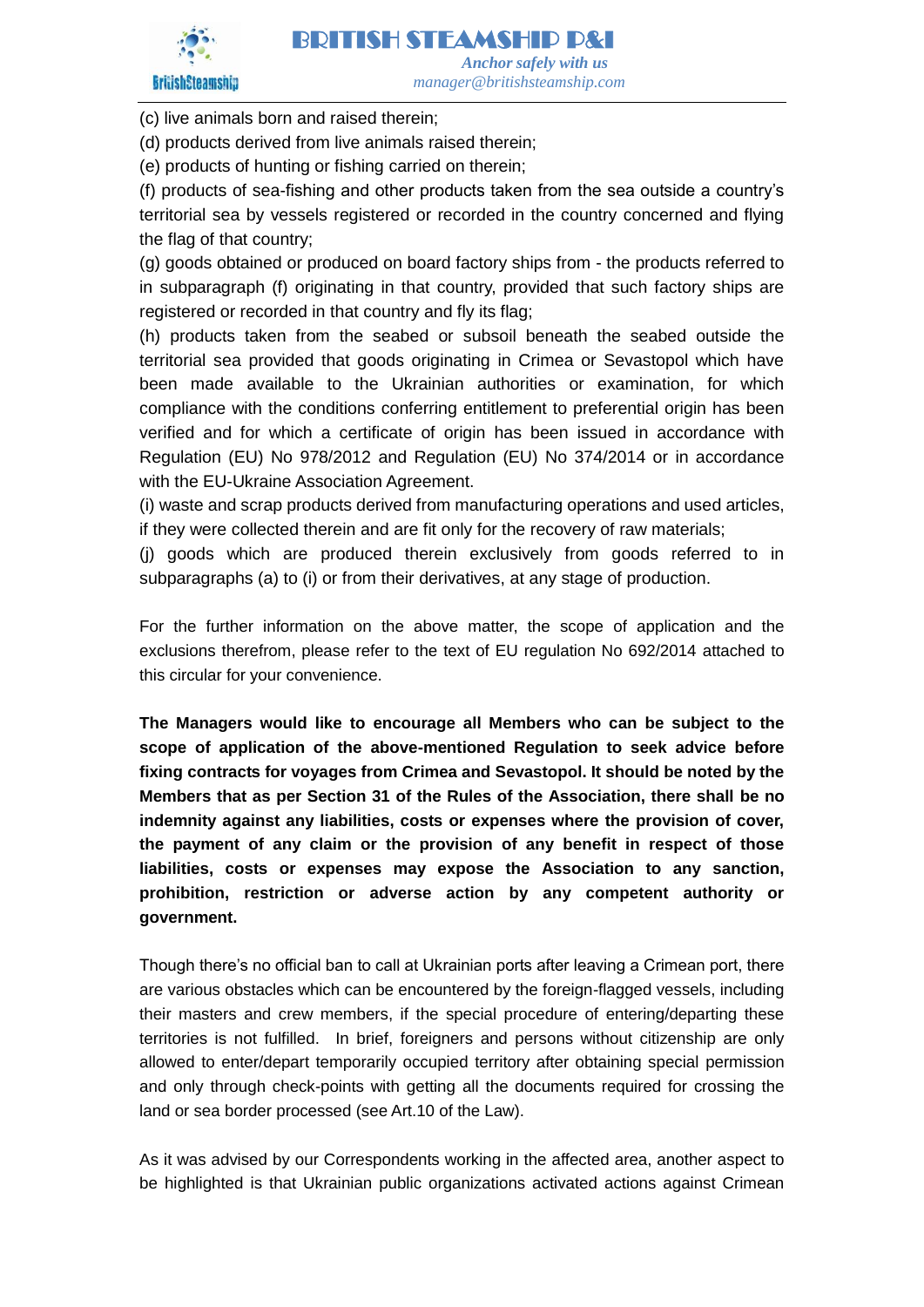

shipping, by monitoring ship calls and making the Black List of the violators of the above-mentioned procedure. Though no actual arrests or incidents were reported, since the vessels tend not to call to Ukrainian ports after leaving Crimean ports, the risk of encountering these problems is still high.

**The Club strongly recommends to all Members with their business area involving Ukrainian and Crimean waters to constantly check the latest situation with their port agents in respect to the Law of Ukraine, in order to avoid possible delays, arrests, detention fines and the problems with Immigration and Customs authorities, should the vessel make a potential call to Ukrainian port before or after a call at a port in the Crimean region.**

For any queries on this topic, please do not hesitate to contact the manager: [manager@britishsteamship.com](mailto:manager@britishsteamship.com)

**Yours faithfully British Steamship Management Limited Manager of British Steamship P&I Association (Bermuda) Limited [www.britishsteamship.com](http://www.britishsteamship.com/)**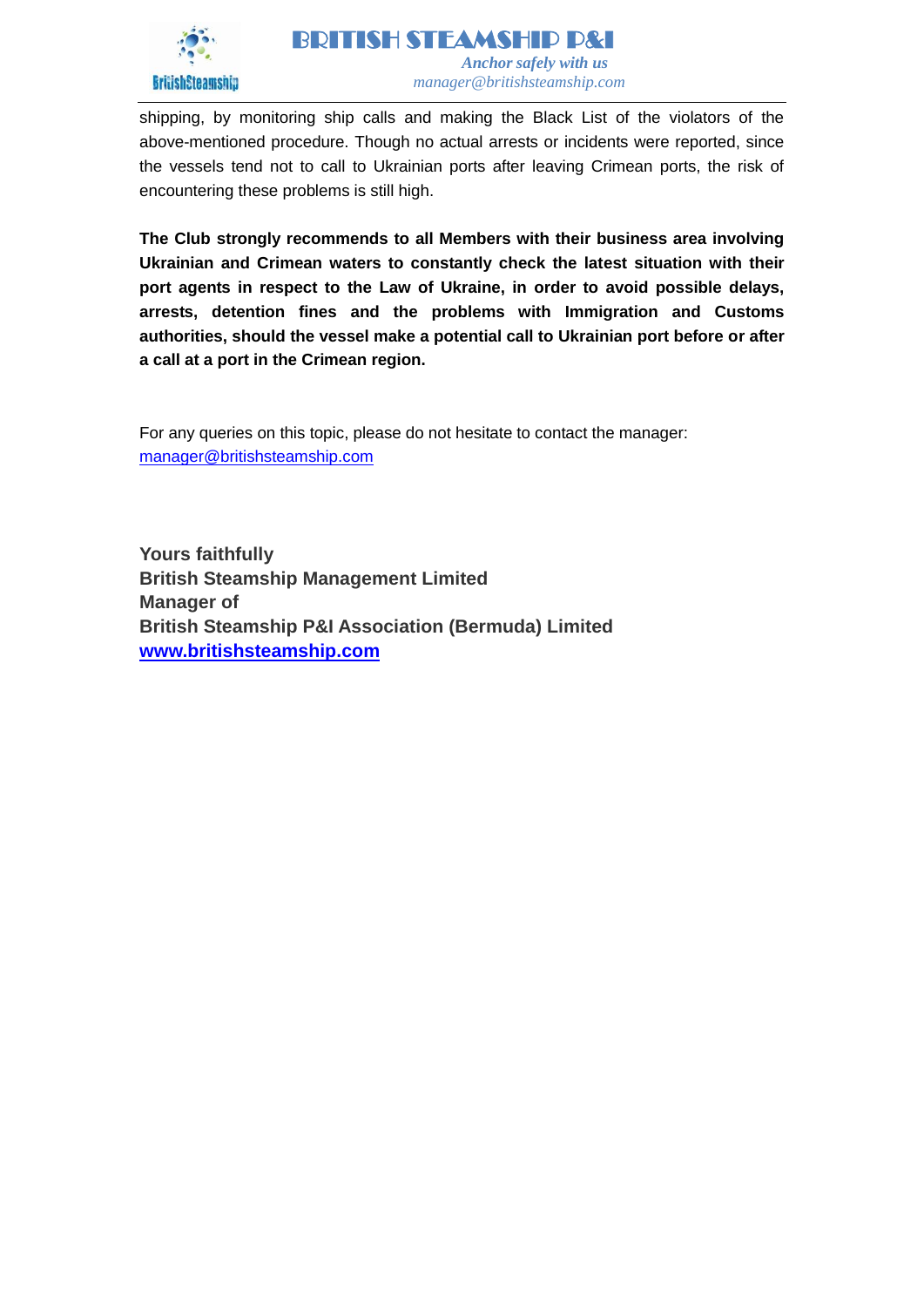## **COUNCIL REGULATION (EU) No 692/2014**

#### **of 23 June 2014**

## **concerning restrictions on the import into the Union of goods originating in Crimea or Sevastopol, in response to the illegal annexation of Crimea and Sevastopol**

THE COUNCIL OF THE EUROPEAN UNION,

Having regard to the Treaty on the Functioning of the European Union, and in particular Article 215 thereof,

Having regard to Council Decision 2014/386/CFSP ( 1 ) concerning restrictions on goods originating in Crimea or Sevastopol, in response to the illegal annexation of Crimea and Sevastopol,

Having regard to the joint proposal of the High Representative of the Union for Foreign Affairs and Security Policy and of the European Commission,

Whereas:

- (1) At its meeting of 20-21 March 2014, the European Council strongly condemned the annexation of the Autonomous Republic of Crimea ('Crimea') and the city of Sevastopol ('Sevastopol') to the Russian Federation and emphasised that it will not recognise the annexation. The European Council asked the Commission to evaluate the legal consequences of that annexation and to propose economic, trade and financial restrictions regarding Crimea for rapid implementation.
- (2) In its Resolution of 27 March 2014, the United Nations General Assembly affirmed its commitment to the sovereignty, political independence, unity and territorial integrity of Ukraine within its internationally recognized borders, underscoring the invalidity of the referendum held in Crimea on 16 March, and called upon all States not to recognise any alterations in the status of Crimea and of Sevastopol.
- (3) On 23 June 2014, the Council adopted Decision 2014/386/CFSP concerning restrictions on goods originating in Crimea or Sevastopol and on the provision, directly or indirectly, of financing or financial assistance, as well as insurance and reinsurance, related to the import of such goods, in response to the illegal annexation of Crimea and Sevastopol. In order to minimise the effect of such restrictive measures on economic operators, exceptions and transitional periods should be provided for in respect of trade in goods and related services for which transactions are required by a trade contract or ancillary contract, subject to a notification procedure.
- (4) These measures fall within the scope of the Treaty on the Functioning of the European Union and, therefore, notably with a view to ensuring their uniform application in all Member States, regulatory action at the level of the Union is necessary in order to implement them.
- (5) In order to ensure that the measures provided for in this Regulation are effective, it should enter into force on the day following that of its publication,

HAS ADOPTED THIS REGULATION:

#### *Article 1*

For the purposes of this Regulation, the following definitions apply:

- (a) 'claim' means any claim, whether asserted by legal proceedings or not, made before or after 25 June 2014, under or in connection with a contract or transaction, and includes in particular:
	- a claim for performance of any obligation arising under or in connection with a contract or transaction;
	- (ii) a claim for extension or payment of a bond, financial guarantee or indemnity of whatever form;

<sup>(</sup> 1 ) Council Decision 2014/386/CFSP of 23 June 2014 concerning restrictions on goods originating in Crimea or Sevastopol, in response to the illegal annexation of Crimea and Sevastopol (see page 70 of this Official Journal).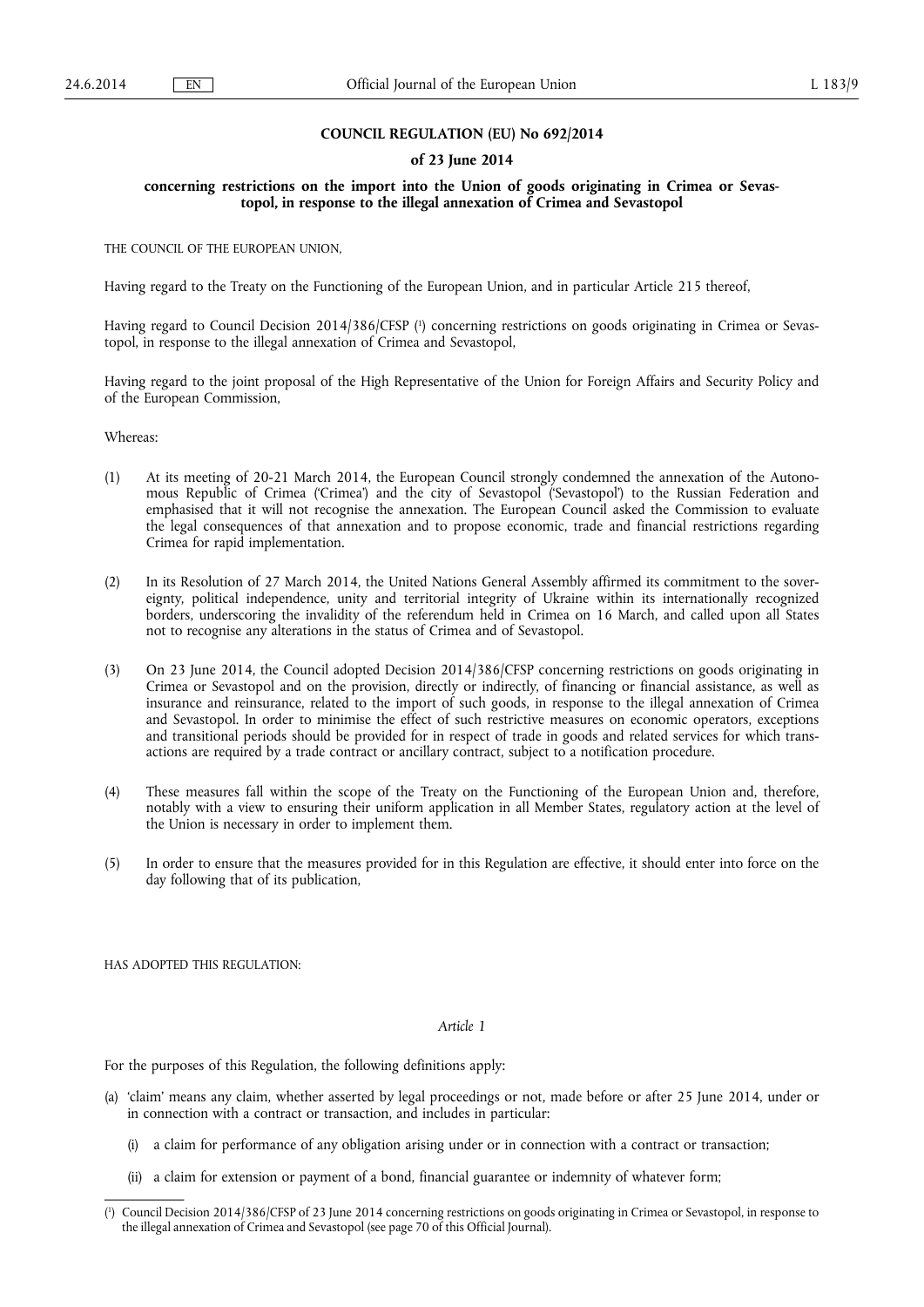(iii) a claim for compensation in respect of a contract or transaction;

- (iv) a counterclaim;
- (v) a claim for the recognition or enforcement, including by the procedure of *exequatur*, of a judgment, an arbitration award or an equivalent decision, wherever made or given;
- (b) 'contract or transaction' means any transaction of whatever form, whatever the applicable law, and whether comprising one or more contracts or similar obligations made between the same or different parties; for this purpose 'contract' includes a bond, guarantee or indemnity, particularly a financial guarantee or financial indemnity, and credit, whether legally independent or not, as well as any related provision arising under, or in connection with, the transaction;
- (c) 'goods originating in Crimea or Sevastopol' means goods which are wholly obtained in Crimea or in Sevastopol or which have undergone their last substantial transformation there, in accordance, mutatis mutandis, with Articles 23 and 24 of Regulation (EEC) No 2913/92 of 12 October 1992 establishing the Community Customs Code ( 1 );
- (d) 'territory of the Union' means the territories of the Member States to which the Treaty is applicable, under the conditions laid down in the Treaty, including their airspace.
- (e) 'competent authorities' means the competent authorities of the Member States as identified on the websites listed in the Annex.

#### *Article 2*

It shall be prohibited:

- (a) to import into the European Union goods originating in Crimea or Sevastopol;
- (b) to provide, directly or indirectly, financing or financial assistance as well as insurance and reinsurance related to the import of the goods referred to in point (a).

## *Article 3*

The prohibitions in Article 2 shall not apply in respect of:

- (a) the execution until 26 September 2014, of trade contracts concluded before 25 June 2014, or of ancillary contracts necessary for the execution of such contracts, provided that the natural or legal persons, entity or body seeking to perform the contract have notified, at least 10 working days in advance, the activity or transaction to the competent authority of the Member State in which they are established.
- (b) goods originating in Crimea or Sevastopol which have been made available to the Ukrainian authorities for examination, for which compliance with the conditions conferring entitlement to preferential origin has been verified in accordance with Regulation (EU) No 978/2012 and Regulation (EU) No 374/2014 (<sup>2</sup>) or in accordance with the EU-Ukraine Association Agreement.

#### *Article 4*

It shall be prohibited to participate, knowingly and intentionally, in activities the object or effect of which is to circumvent the prohibitions laid down in Article 2.

#### *Article 5*

Actions by natural or legal persons, entities or bodies shall not give rise to any liability of any kind on their part if they did not know, and had no reasonable cause to suspect, that their actions would infringe the measures set out in this Regulation.

#### *Article 6*

1. No claims in connection with any contract or transaction the performance of which has been affected, directly or indirectly, in whole or in part, by the measures imposed under this Regulation, including claims for indemnity or any

<sup>(</sup> 1 ) OJ L 302, 19.10.1992, p. 1.

<sup>(</sup> 2 ) OJ L 118, 22.4.2014, p. 1.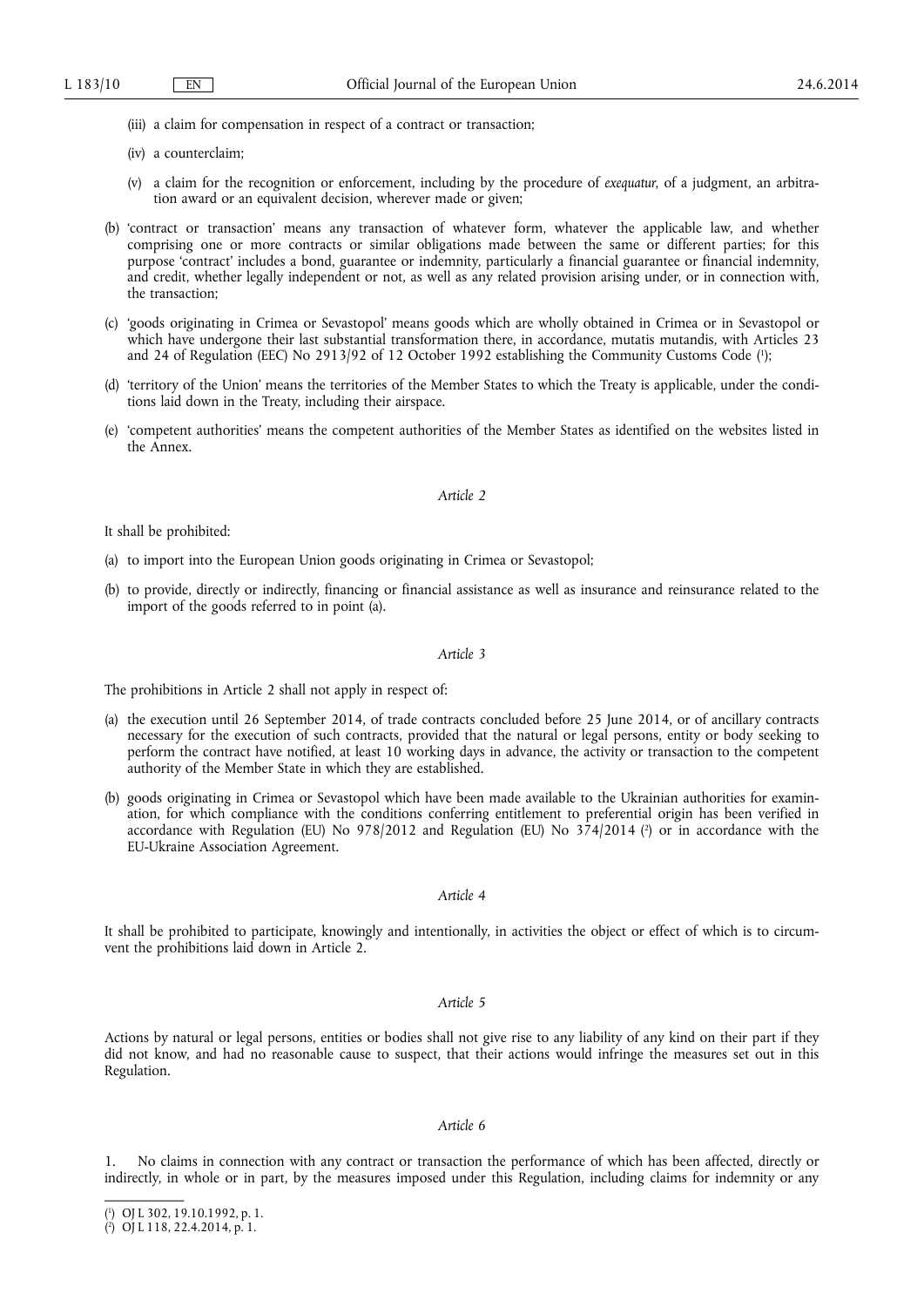other claim of this type, such as a claim for compensation or a claim under a guarantee, particularly a claim for extension or payment of a bond, guarantee or indemnity, particularly a financial guarantee or financial indemnity, of whatever form, shall be satisfied, if they are made by:

- (a) designated natural or legal persons, entities or bodies listed in Annex I to Council Regulation (EU) No 269/2014;
- (b) any natural or legal person, entity or body acting through or on behalf of one of the persons, entities or bodies referred to in point (a);
- (c) any natural or legal person, entity or body which has been found by an arbitral, judicial or administrative decision to have infringed the prohibitions set out in this Regulation;
- (d) any natural or legal person, entity or body, if the claim relates to goods the import of which is prohibited under Article 2.

2. In any proceedings for the enforcement of a claim, the onus of proving that satisfying the claim is not prohibited by paragraph 1 shall be on the natural or legal person, entity or body seeking the enforcement of that claim.

3. This Article is without prejudice to the right of natural or legal persons, entities or bodies referred to in paragraph 1 to judicial review of the legality of the non-performance of contractual obligations in accordance with this Regulation.

## *Article 7*

1. The Commission and the Member States shall inform each other of the measures taken under this Regulation and share any other relevant information at their disposal in connection with this Regulation, in particular information in respect of violation and enforcement problems and judgments handed down by national courts.

2. The Member States shall immediately inform each other and the Commission of any other relevant information at their disposal which might affect the effective implementation of this Regulation.

### *Article 8*

1. Member States shall lay down the rules on penalties applicable to infringements of the provisions of this Regulation and shall take all measures necessary to ensure that they are implemented. The penalties provided for must be effective, proportionate and dissuasive.

2. Member States shall notify the rules referred to in paragraph 1 to the Commission without delay after the entry into force of this Regulation and shall notify it of any subsequent amendment.

## *Article 9*

1. Member States shall designate the competent authorities referred to in this Regulation and identify them on the websites listed in the Annex. Member States shall notify the Commission of any changes in the addresses of their websites listed in the Annex.

2. Member States shall notify the Commission of their competent authorities, including the contact details of those competent authorities, without delay after the entry into force of this Regulation, and shall notify it of any subsequent amendment.

3. Where this Regulation sets out a requirement to notify, inform or otherwise communicate with the Commission, the address and other contact details to be used for such communication shall be those indicated in the Annex.

## *Article 10*

This Regulation shall apply:

(a) within the territory of the Union, including its airspace;

(b) on board any aircraft or any vessel under the jurisdiction of a Member State;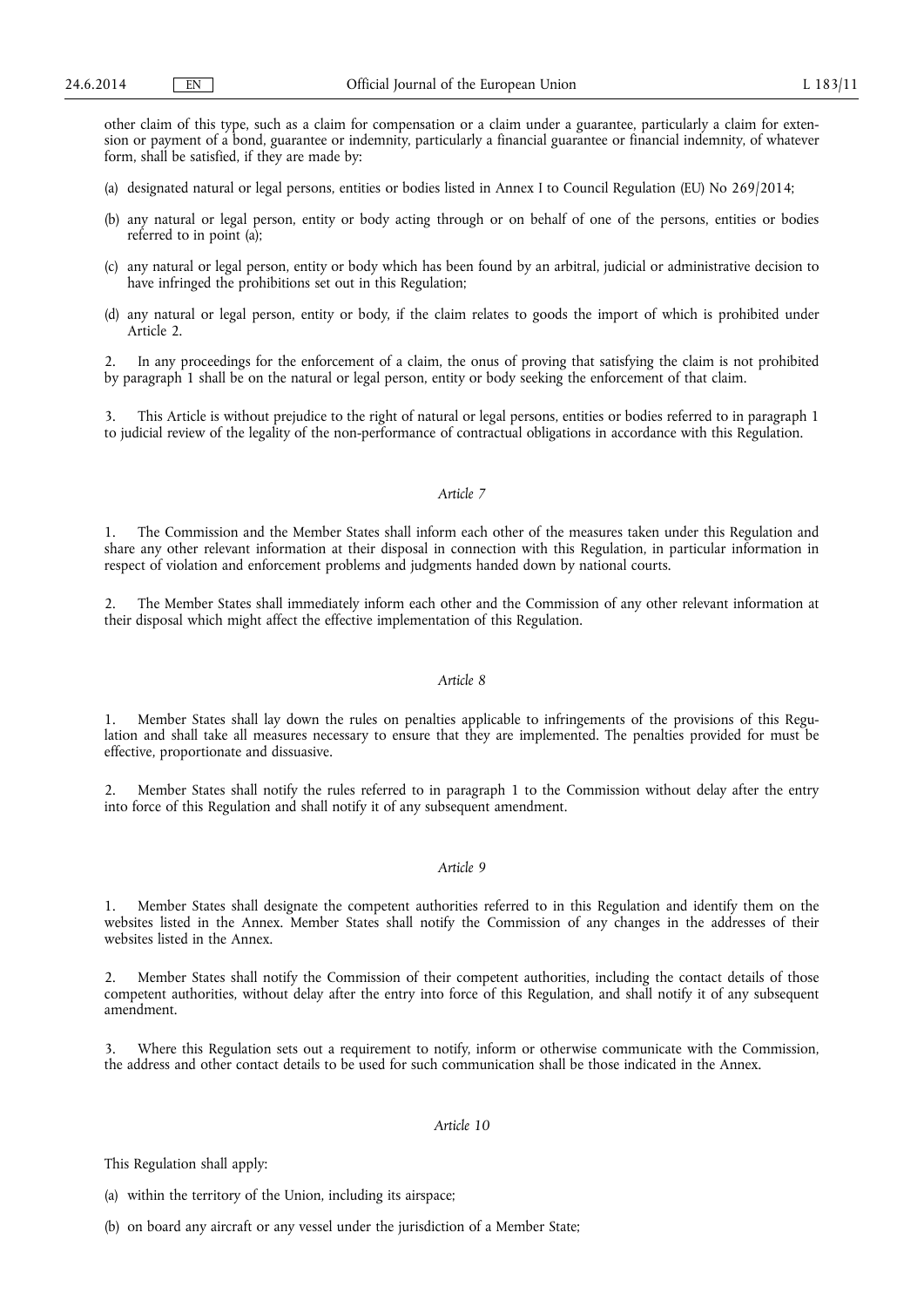(c) to any person inside or outside the territory of the Union who is a national of a Member State;

- (d) to any legal person, entity or body, inside or outside the territory of the Union, which is incorporated or constituted under the law of a Member State;
- (e) to any legal person, entity or body in respect of any business done in whole or in part within the Union.

*Article 11* 

This Regulation shall enter into force on the day following that of its publication in the *Official Journal of the European Union*.

This Regulation shall be binding in its entirety and directly applicable in all Member States.

Done at Luxembourg, 23 June 2014.

*For the Council The President*  C. ASHTON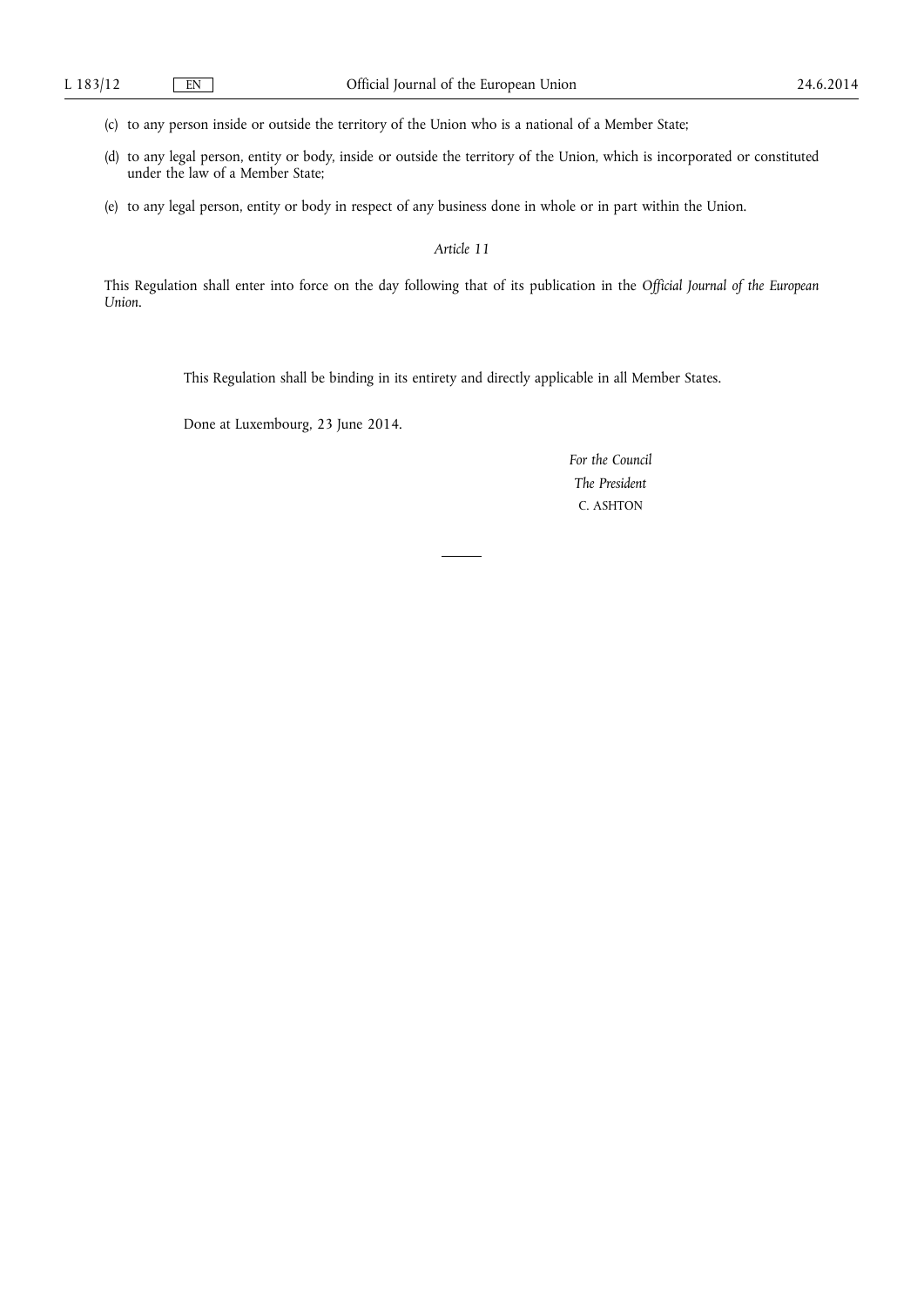## *ANNEX*

**Websites for information on the competent authorities and address for notification to the European Commission** 

BELGIUM

<http://www.diplomatie.be/eusanctions>

BULGARIA

<http://www.mfa.bg/en/pages/135/index.html>

## CZECH REPUBLIC

<http://www.mfcr.cz/mezinarodnisankce>

## DENMARK

<http://um.dk/da/politik-og-diplomati/retsorden/sanktioner/>

## GERMANY

<http://www.bmwi.de/DE/Themen/Aussenwirtschaft/aussenwirtschaftsrecht,did=404888.html>

## ESTONIA

[http://www.vm.ee/est/kat\\_622/](http://www.vm.ee/est/kat_622/)

## IRELAND

<http://www.dfa.ie/home/index.aspx?id=28519>

## **GREECE**

<http://www.mfa.gr/en/foreign-policy/global-issues/international-sanctions.html>

#### SPAIN

[http://www.exteriores.gob.es/Portal/es/PoliticaExteriorCooperacion/GlobalizacionOportunidadesRiesgos/Documents/](http://www.exteriores.gob.es/Portal/es/PoliticaExteriorCooperacion/GlobalizacionOportunidadesRiesgos/Documents/ORGANISMOS%20COMPETENTES%20SANCIONES%20INTERNACIONALES.pdf)  [ORGANISMOS%20COMPETENTES%20SANCIONES%20INTERNACIONALES.pdf](http://www.exteriores.gob.es/Portal/es/PoliticaExteriorCooperacion/GlobalizacionOportunidadesRiesgos/Documents/ORGANISMOS%20COMPETENTES%20SANCIONES%20INTERNACIONALES.pdf) 

## FRANCE

<http://www.diplomatie.gouv.fr/autorites-sanctions/>

## CROATIA

<http://www.mvep.hr/sankcije>

## ITALY

[http://www.esteri.it/MAE/IT/Politica\\_Europea/Deroghe.htm](http://www.esteri.it/MAE/IT/Politica_Europea/Deroghe.htm) 

## CYPRUS

<http://www.mfa.gov.cy/sanctions>

### LATVIA

<http://www.mfa.gov.lv/en/security/4539>

## LITHUANIA

<http://www.urm.lt/sanctions>

## LUXEMBOURG

<http://www.mae.lu/sanctions>